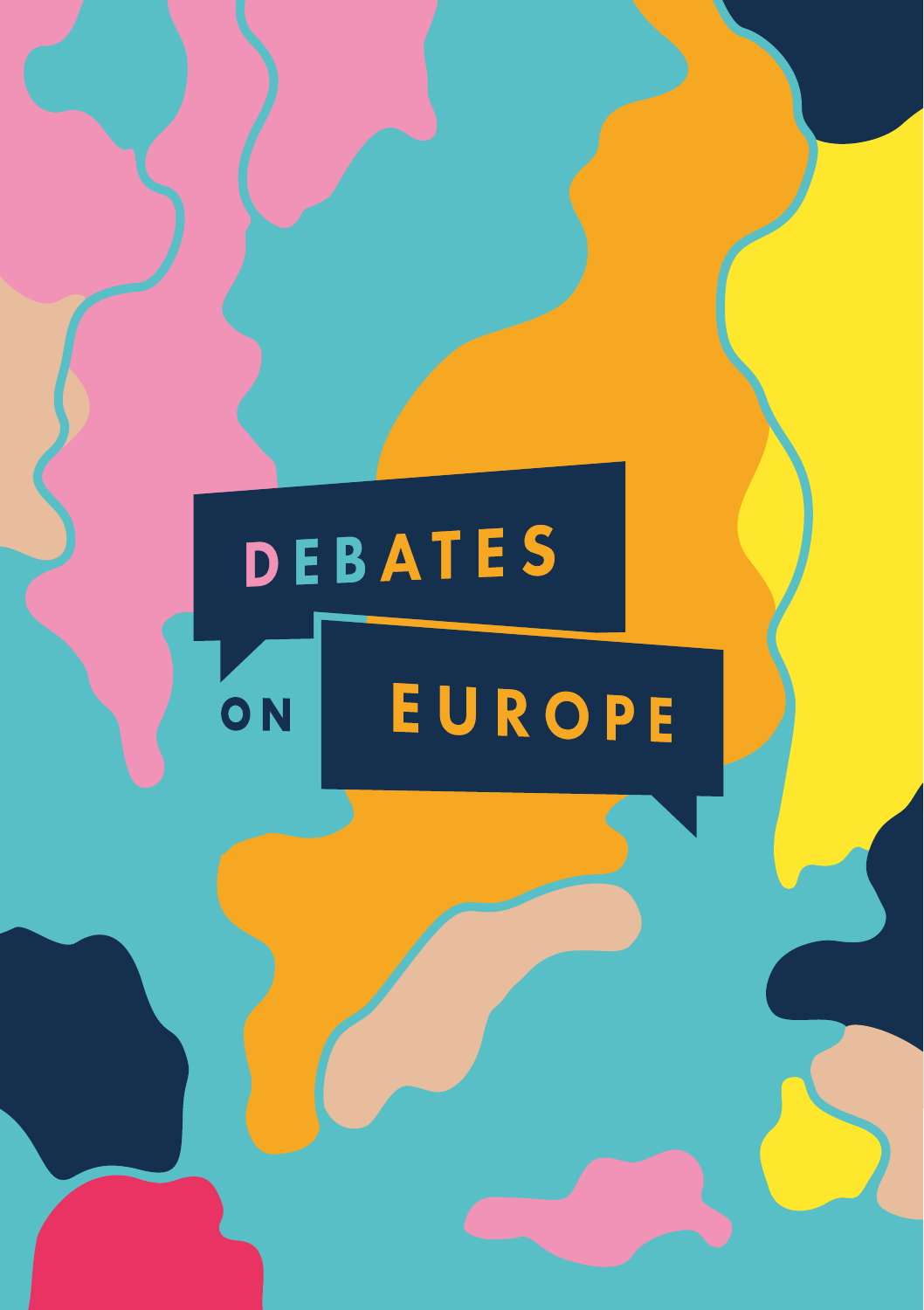## **DEBATES ON EUROPE**

Ever since the first event was held in Budapest in 2012, Debates on Europe have been hosted in places where something is at stake, where the future is being negotiated – politically, socially, and culturally. Organised by the S. Fischer Foundation and the German Academy for Language and Literature, Debates on Europe address the most pressing issues on the European agenda. Working together with local actors and supporting civil society in places where this is still emerging or under pressure we want to further free and open debate in all parts of Europe.

## **EAST & WEST, ON-SITE & ONLINE**

Gathering leading writers, experts and representatives from politics and civil society, Debates on Europe aim to contribute to the exchange of arguments and experiences between East and West, bridging both real and imagined divides. They comprise public debates as well as internal sessions, personal meetings as well as online talks.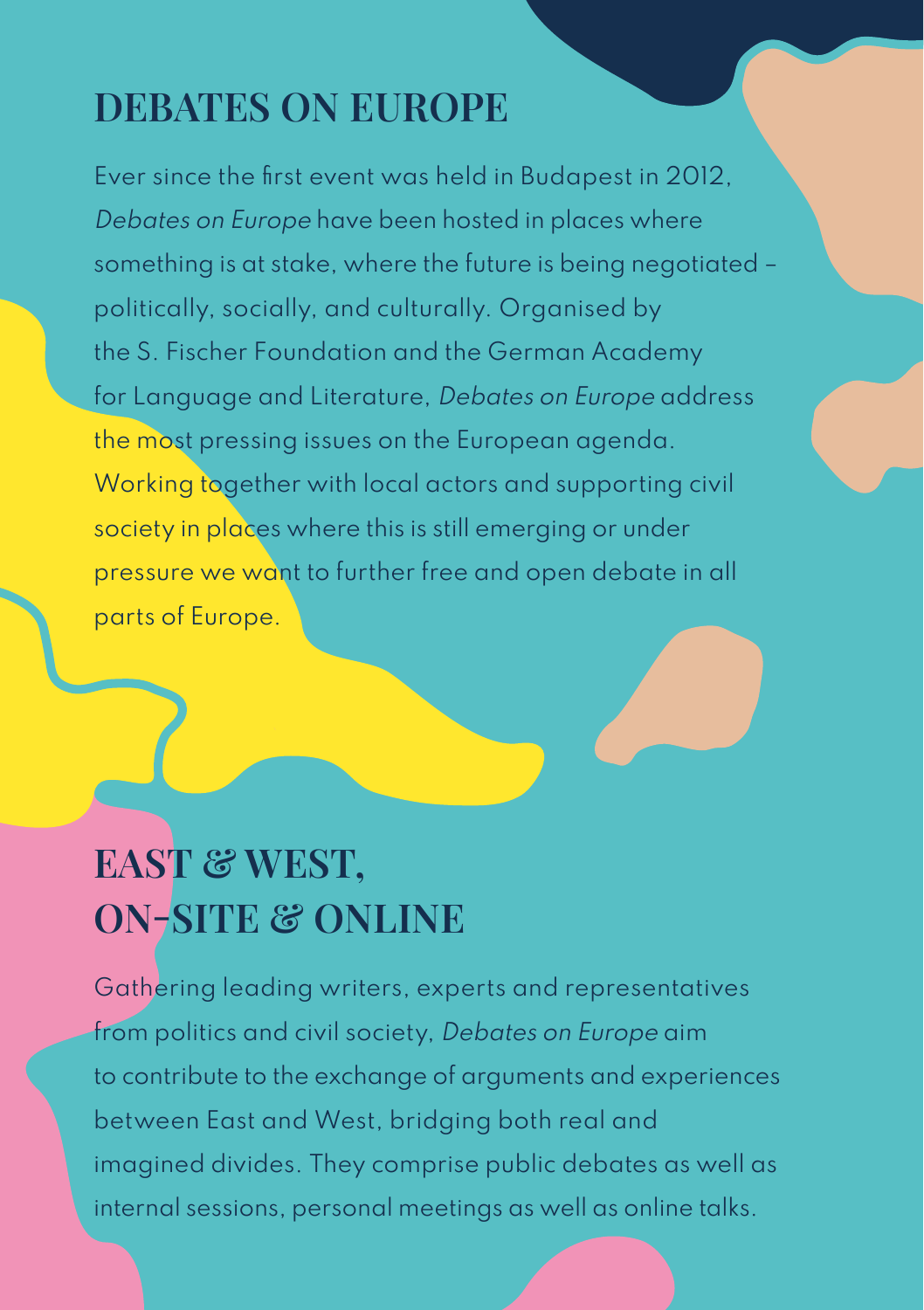## **WHAT WE TALK ABOUT WHEN WE TALK ABOUT EUROPE**

The idea of Europe, the perception of its problems and potential, differs radically depending on whether it is formulated from within or from without the European Union – or even between different parts of the EU. That insight is at the core of all Debates on Europe: from Minsk and Kharkiv in the East to Belfast in the West, from Saint Petersburg and Narva in the North to Skopje and Athens in the South.